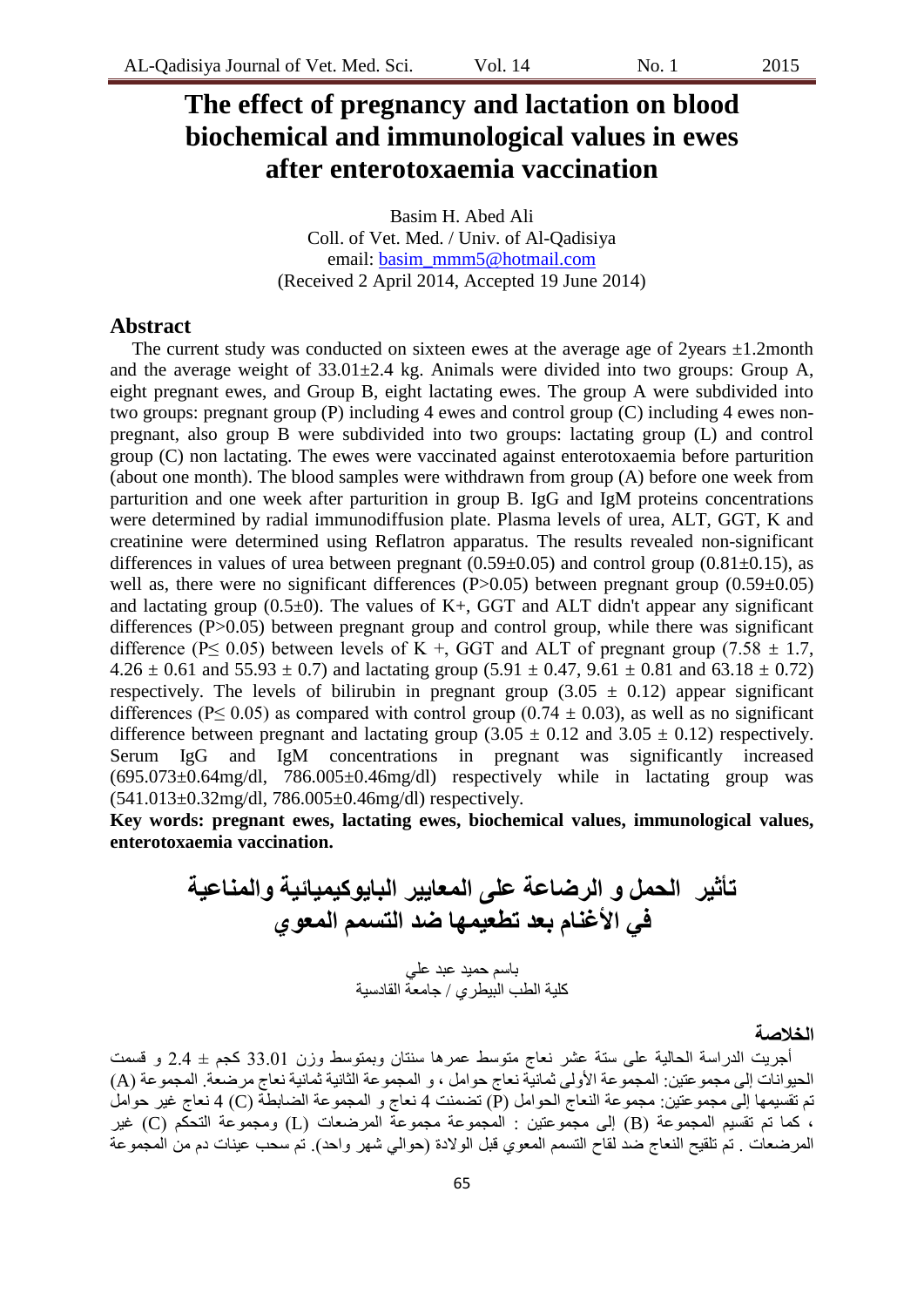)A )قبل أسبىع وازذ هي الىالدة و بؼذ الىالدة أسبىع وازذ فً الودوىػت B. هفخش و النلىبٍىلٍي الوٌاػً حن حسذٌذ تركيزات البروتينات بواسطة شعاعي لوحة المناعي . تم تحديد مستويات البلازما من اليوريا ، K ، GGT ، ALT و الكرياتينين باستخدام جهاز الرفراترون. أظهرت النتَّائج أنَّه لا توجد فروق ذات دلالة إحصائية في القيم اليوريا بين الحوامل ( 0.59  $(0.05)$  و المجموعة الضابطة  $(0.15 \pm 0.81)$  ، وكذلك ، لم نكن هناك فروق ذات دلالة إحصائية (0.05  $($ P) بين مجموعة الحوامل (0.59 ±0.05) و مجموعة المرضعات (0.5 ±0). لم تظهر قيم + GGT ،K و ALT أي فروق ذات دلالة إحصائية (0.05 <P) بين مجموعة الحوامل و المجموعة الضابطة ، بينما كانت هناك فروق معنوية ( > P و GGT (K + ) بين مسنويات + K، GGT و ALT مجموعة الحوامل (7.58 + 1.7 ، 4.26  $\pm$  4.26 و 55.93  $+0.7$ ) و هجموعة المرضعات (5.91 ± 0.47 ، 0.47 و 63.18  $(0.72 \pm 63.18$  على النوالي. نظهر مسنويات البيليروبين في  $\pm$  0.74) مجموعة الحوامل (3.05  $0.12 \pm 0.05$ ) فروق ذات دلالة إحصائية (0.05  $\times$  ) بالمقارنة مع مجموعة المراقبة (0.74 0.03) ، وكذلك لا يوجد فرق كبير بين مجموعة الحوامل والمرضعات (3.05 ±0.12 و 3.05 ±0.12) على التوالي. تم ن يادة تركيزات مصل مفتش في الحوامل بشكل ملحوظ في (25.073 ± 0.64mg/dl) (95.073 في حين كان في (P  $\leq 0.05$ ) ، في م هجمو عة المرضعات (541.013  $\pm$  541.013 ) ، الفارق كبير بين مجموعة الحوامل والمرضعات تركيز الغلوبولين المناعي كشفت زيادة كبيرة (0.05  ${\rm P}\leq 0.05$  في المجموعة الحوامل (786.005  $+0.46\pm0.46$  ) ، في حين كان التركيز في  $\rm (mg/d10.31 \pm 365.045)$  مجموعة المرضعات  $\rm (mg/d10.29 \pm 722.032)$  بالمقارنة مع مجموعة السيطرة ( الكلمات المفتاحية : نعاج حوامل ، نعاج مرضعة ، معايير البايوكيمياوية ، المعايير المناعية ، التسمم المعو ي.

#### **Introduction**

Metabolism in animals is greatly modified by normal physiological status like pregnancy and lactation (1 and 2). Blood serum chemistry levels during pregnancy are affected by maternal tissues also affected by several other factors as breed, age, malnutrition, fetal growth, or season (3 and 4). The protein requirement increased during pregnancy and lactation, while the renal urea clearance decreases in pregnant and lactating sheep when blood plasma urea levels increased during week 10 of pregnancy, reaching a peak at parturition (5 and 6).The immune response in healthy animals is effective ,but it also affected by physiological status ,like estrus ,pregnancy, parturition and lactation which them represent as stressor factors (5) .Humeral and cellular immune response become inhibited ,therefore, the immune response to vaccine under the stressor physiological factors could be in moderate level or sometimes suppressed. Many researchers noted the relationship between the immunization and pregnancy and lactation such as Reynolds and Griffin (7) which showed that the levels of immunoglobulin M (IgM) increased and persisted in response to bovine serum albumin (BSA) during pregnancy, while Secondary immunoglobulin G1 (IgG1) titers were significantly impaired in late pregnancy and during lactation and the lower levels of immunoglobulin G2 (IgG2) were unaffected by pregnancy under these experimental conditions. The aims of the study were to correlation between the immunity situation and the biochemical parameters of blood in vaccinated ewes before and after parturition.

#### **Materials and methods**

The study was carried out on sheep located in Al-Diwanyia. For the study a group of sixteen ewes at the average age of 2years ±1.2month and the average weight of  $33.01 \pm 2.4$  kg were used. The animals were all in good nutrition and health status. The animals were divided into two groups: Group A (pregnant), eight ewes, and Group B (lactating), eight ewes. The group A were subdivided into two groups: pregnant group (P) including 4 pregnant ewes and control group (C) including 4 non pregnant ewes, also group B were subdivided into two groups: lactating group (L) including 4 lactating ewes and control group (C) including 4 non lactating ewes. The ewes were vaccinated against enterotoxaemia vaccine (Ultra choice 8 Pfizer animal health Co. USA 1ml S.C) before parturition (about one month). The blood samples were withdrawn from group (A) before one week from parturition and one week after parturition in group B. Blood was immediately centrifuged at 3000 rpm for 10 minutes at 25°C of temperature and the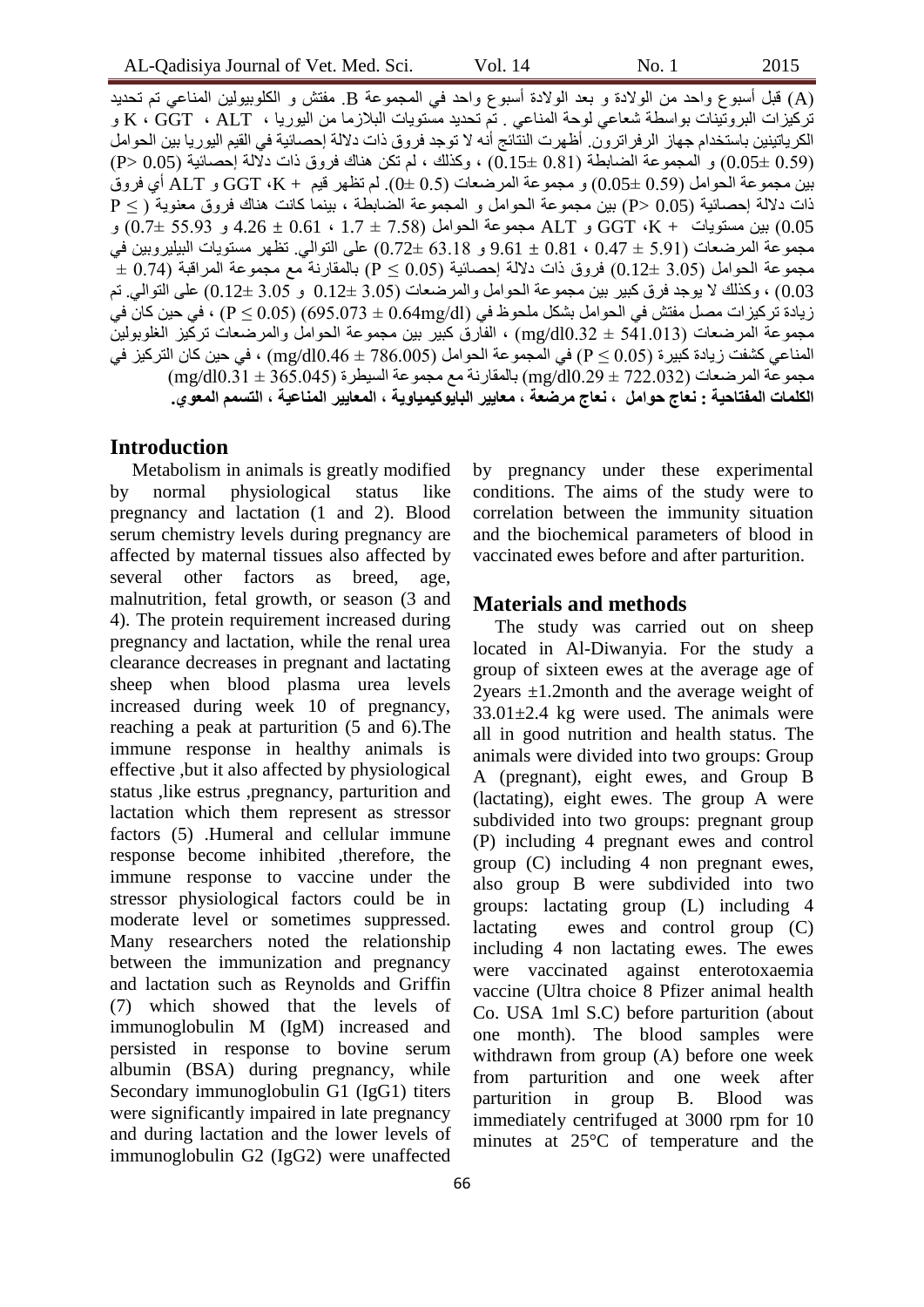obtained plasma was stored at 8°C. IgG and IgM concentrations were determined by radial immunodiffusion plate **(IgG RID)**. Plasma levels of urea, ALT, GGT, K and Creatinine were determined using Reflatron apparatus. Data were submitted to statistical analysis (ANOVA) using SPSS software.

## **Results**

The results revealed that there were no significant differences in values of urea between pregnant (0.59±0.05) and control group  $(0.81\pm0.15)$ , as well as, there were no significant differences (P>0.05) between pregnant group (0.59±0.05) and lactating group  $(0.5\pm0)$ . The values of K+, GGT and ALT didn't appear any significant differences (P>0.05) between pregnant group and control group, while there was significant difference ( $P \leq 0.05$ ) between levels of K +, GGT and ALT of pregnant group (7.58  $\pm$  1.7, 4.26  $\pm$ 0.61 and  $55.93 \pm 0.7$  and lactating group  $(5.91 \pm 0.47, 9.61 \pm 0.81$  and  $63.18 \pm 0.72)$ respectively. The levels of bilirubin in

pregnant group  $(3.05 \pm 0.12)$  appear significant differences ( $P \leq 0.05$ ) as compared with control group (0.74  $\pm$  0.03), as well as no significant difference between pregnant and lactating group (3.05  $\pm$  0.12 and 3.05  $\pm$ 0.12) respectively (table 1a &b). Serum IgG concentrations in pregnant was significantly increased at  $(P \le 0.05)$  (695.073±0.64mg/dl) as compared with control group  $(377.011\pm0.42mg/dl)$ , while in lactating group was  $(541.013\pm0.32mg/dl)$ , which also revealed significant increase (P≤ 0.05) as compared with control group  $(312.021\pm0.33mg/dL)$ ; and the results indicate slightly significant difference between pregnant group and lactating group (P<0.05). Serum IgM concentration was revealed significant increase ( $P \leq 0.05$ ) in pregnant group (786.005±0.46mg/dl) than control group  $(430.011 \pm 0.32 \text{mg/dl})$ , while the concentration of lactating group was  $(722.032\pm0.29mg/dl)$  as compared with control group (365.045±0.31mg/dl).

**Table (1-a): The values of some blood parameters of non and pregnant ewes (mg/dl or mavl/l).**

| Parameters<br>$Groups-$ | Urea<br>mg/dl     | Creatinine<br>mg/dl | $K$ mayl/l       | <b>GGT</b>                      | ALT U/I           | <b>Bilirubin</b><br>mg/dl |
|-------------------------|-------------------|---------------------|------------------|---------------------------------|-------------------|---------------------------|
| Control $n=4$           | $0.81 \pm 0.15a$  | $24.68 \pm 3.7a$    | $7.53 \pm 1.13a$ | $5.39 \pm 1.2a$                 | $54.33 \pm 0.44a$ | $0.74 \pm 0.03a$          |
| Pregnant $n=4$          | $0.59 \pm 0.05$ a | $13.77 \pm 0.53$ b  | $7.58 \pm 1.7a$  | $4.26 \pm 0.61a$                | $55.93 \pm 0.7a$  | $3.05 \pm 0.12$ <b>b</b>  |
| ____                    | ---               |                     | ____             | $\sim$ $\sim$ $\sim$<br>$    -$ |                   | .                         |

The data were expressed as (Means  $\pm$ SE). Different letters refers to significant differences among group at ( $p \le 0.05$ ).

**Table (1-b): The values of some blood parameters of non and lactating ewes (mg/dl or mavl/l).**

| Rarameters<br>Groups <sup>7</sup> | Urea<br>mg/dl     | Creatinine<br>mg/dl | $K$ mayl/l       | GGT                                   | ALT U/I            | <b>Bilirubin</b><br>mg/dl |
|-----------------------------------|-------------------|---------------------|------------------|---------------------------------------|--------------------|---------------------------|
| Control $n=4$                     | $10.78 \pm 0.16a$ | $7.87 \pm 2.1a$     | $2.84 \pm 0.33a$ | $6.65 \pm 0.51a$                      | $54.33 \pm 0.44a$  | $0.76 \pm 0.01a$          |
| Lactating $n=4$                   | $0.5 \pm 0a$      | $13.27 \pm 0.43$    |                  | $5.91 \pm 0.47$ b   $9.61 \pm 0.81$ b | $63.18 \pm 0.72$ b | $3.05 \pm 0.12$ <b>b</b>  |

**The data were expressed as (Means ±SE). Different letters refers to significant differences among group at (p < 0.05).**

|  | Table (2): Serum IgG and IgM concentrations in pregnant and lactating ewes (mg/dl). |  |
|--|-------------------------------------------------------------------------------------|--|
|  |                                                                                     |  |

|         | Immunoglobulin concentrations | $IgG$ (mg/dL)        | $IgM$ (mg/dL)         |  |
|---------|-------------------------------|----------------------|-----------------------|--|
| Group A | $P(n=4)$                      | $695.073 \pm 0.64$ b | $786.005 \pm 0.46$ bc |  |
|         | $C(n=4)$                      | $377.011 \pm 0.42$ a | $430.011 \pm 0.32a$   |  |
| Group B | L( $n=4$ )                    | $541.013 \pm 0.32b$  | $722.032+0.29$ bc     |  |
|         | $C(n=4)$                      | $312.021 \pm 0.33a$  | $365.045 \pm 0.31a$   |  |

**The data were expressed as (means ±SE). Different letters (a&b) refers to significant differences among the same group at (p < 0.05). The letter (c) refers to significant differences between different groups at (P<0.05).**